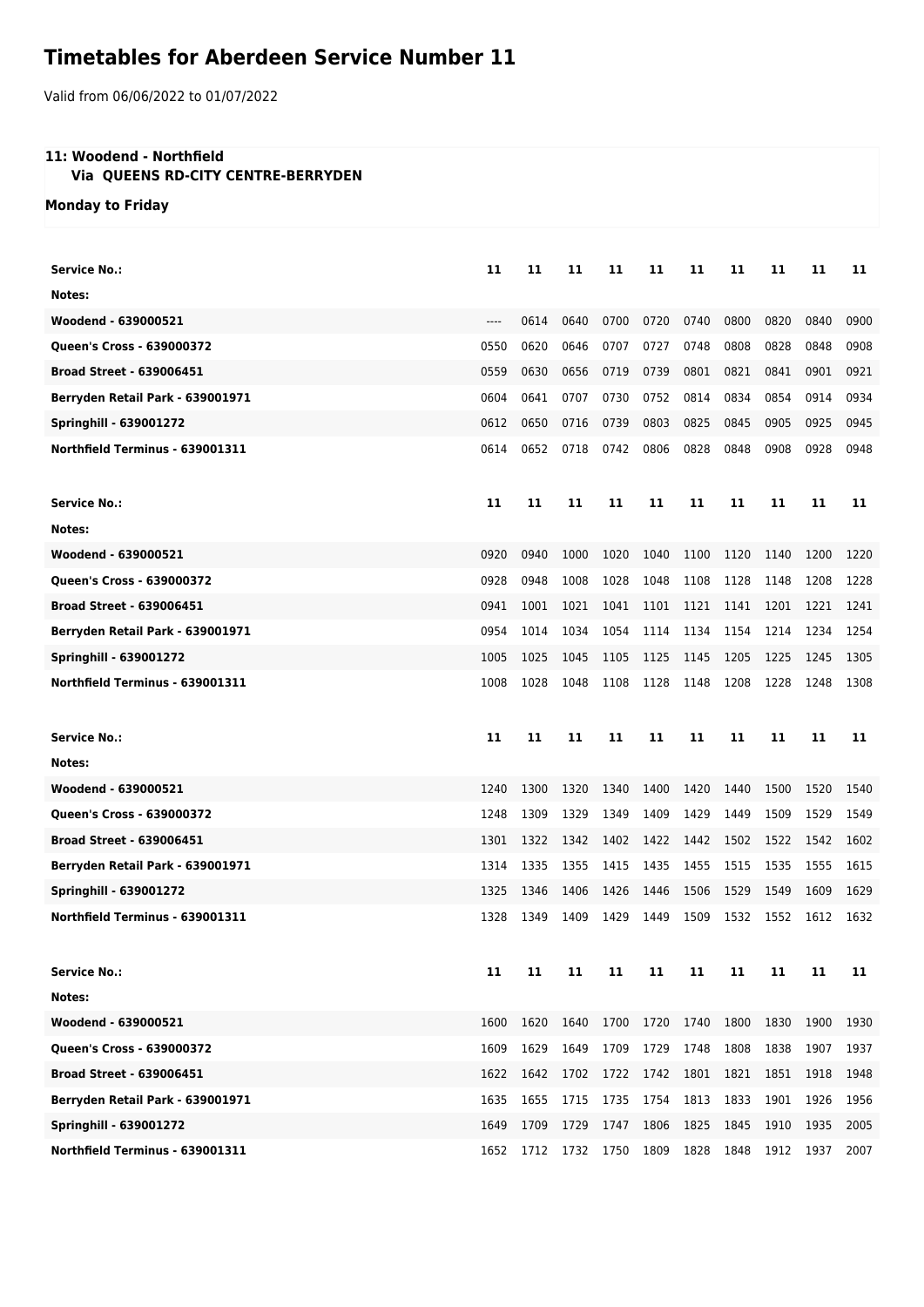| <b>Service No.:</b>              | 11   | 11   | 11   | 11   | 11   | 11     |
|----------------------------------|------|------|------|------|------|--------|
| Notes:                           |      |      |      |      |      |        |
| Woodend - 639000521              | 2000 | 2030 | 2100 | 2200 | 2300 | $----$ |
| Queen's Cross - 639000372        | 2007 | 2037 | 2107 | 2207 | 2307 | 2327   |
| <b>Broad Street - 639006451</b>  | 2018 | 2048 | 2118 | 2218 | 2318 | 2334   |
| Berryden Retail Park - 639001971 | 2026 | 2056 | 2126 | 2226 | 2326 | 2342   |
| <b>Springhill - 639001272</b>    | 2035 | 2105 | 2135 | 2235 | 2335 | 2351   |
| Northfield Terminus - 639001311  | 2037 | 2107 | 2137 | 2237 | 2337 | 2354   |

## **11: Northfield - Woodend**

## **Via BERRYDEN-CITY CENTRE-QUEENS RD**

**Monday to Friday**

| <b>Service No.:</b>                              |              |              |              | 11   | 11           | 11           | 11           | 11   | 11           | 11           | 11           | 11   | 11           |
|--------------------------------------------------|--------------|--------------|--------------|------|--------------|--------------|--------------|------|--------------|--------------|--------------|------|--------------|
| Notes:                                           |              |              |              |      |              |              |              |      |              |              |              |      |              |
| Northfield Terminus - 639001311                  |              |              |              | 0533 | 0558         | 0616         | 0636         | 0656 | 0716         | 0736         | 0756         | 0816 | 0836         |
| Hawthorn Crescent - 639001222                    |              |              |              | 0539 | 0604         | 0623         | 0643         | 0703 | 0724         | 0744         | 0804         | 0824 | 0844         |
| Berryden Retail Park - 639001972                 |              |              |              | 0547 | 0612         | 0634         | 0654         | 0714 | 0735         | 0755         | 0815         | 0835 | 0855         |
| Adelphi - 639006446                              |              |              |              | 0555 | 0620         | 0642         | 0704         | 0726 | 0747         | 0807         | 0827         | 0847 | 0907         |
| Queen's Cross - 639000371                        |              |              |              | 0603 | 0629         | 0651         | 0715         | 0739 | 0803         | 0823         | 0843         | 0903 | 0923         |
| Woodend - 639000521                              |              |              |              | 0609 | 0636         | 0658         | 0723         | 0748 | 0812         | 0832         | 0852         | 0913 | 0933         |
|                                                  |              |              |              |      |              |              |              |      |              |              |              |      |              |
| <b>Service No.:</b>                              |              |              |              | 11   | 11           | 11           | 11           | 11   | 11           | 11           | 11           | 11   | 11           |
| Notes:                                           |              |              |              |      |              |              |              |      |              |              |              |      |              |
| Northfield Terminus - 639001311                  |              |              |              | 0856 | 0916         | 0936         | 0956         | 1016 | 1036         | 1056         | 1116         | 1136 | 1156         |
| Hawthorn Crescent - 639001222                    |              |              |              | 0904 | 0924         | 0944         | 1004         | 1024 | 1044         | 1104         | 1124         | 1144 | 1204         |
|                                                  |              |              |              | 0915 | 0935         | 0955         | 1015         | 1035 | 1055         | 1115         | 1135         | 1155 | 1215         |
| Berryden Retail Park - 639001972                 |              |              |              |      |              |              |              |      |              |              |              |      |              |
| Adelphi - 639006446                              |              |              |              | 0927 | 0947         | 1007         | 1027         | 1047 | 1107         | 1127         | 1147         | 1207 | 1227         |
| Queen's Cross - 639000371                        |              |              |              | 0943 | 1003         | 1023         | 1043         | 1103 | 1123         | 1143         | 1203         | 1223 | 1243         |
| Woodend - 639000521                              |              |              |              | 0953 | 1013         | 1033         | 1053         | 1113 | 1133         | 1153         | 1213         | 1233 | 1253         |
|                                                  |              |              |              |      |              |              |              |      |              |              |              |      |              |
| <b>Service No.:</b>                              |              |              |              | 11   | 11           | 11           | 11           | 11   | 11           | 11           | 11           | 11   | 11           |
| Notes:                                           |              |              |              |      |              |              |              |      |              |              |              |      |              |
| Northfield Terminus - 639001311                  |              |              |              | 1216 | 1236         | 1256         | 1316         | 1336 | 1356         | 1416         | 1436         | 1456 | 1517         |
| Hawthorn Crescent - 639001222                    |              |              |              | 1224 | 1244         | 1304         | 1324         | 1344 | 1404         | 1424         | 1444         | 1504 | 1526         |
| Berryden Retail Park - 639001972                 |              |              |              | 1235 | 1255         | 1315         | 1335         | 1355 | 1415         | 1435         | 1455         | 1515 | 1537         |
| Adelphi - 639006446                              |              |              |              | 1247 | 1307         | 1327         | 1347         | 1407 | 1427         | 1447         | 1507         | 1527 | 1549         |
| Queen's Cross - 639000371                        |              |              |              | 1303 | 1323         | 1343         | 1403         | 1423 | 1443         | 1503         | 1523         | 1543 | 1605         |
| Woodend - 639000521                              |              |              |              | 1313 | 1333         | 1353         | 1413         | 1433 | 1453         | 1513         | 1533         | 1553 | 1615         |
|                                                  |              |              |              |      |              |              |              |      |              |              |              |      |              |
| <b>Service No.:</b>                              | 11           | 11           | 11           |      | 11           | 11           | 11           |      | 11           | 11           | 11           |      | 11           |
| Notes:                                           |              |              |              |      |              |              |              |      |              |              |              |      |              |
| Northfield Terminus - 639001311                  | 1537         | 1558         | 1618         |      | 1639         | 1700         | 1722         |      | 1745         | 1806         | 1830         |      | 1850         |
| Hawthorn Crescent - 639001222                    | 1546         | 1607         | 1627         |      | 1648         | 1708         | 1730         |      | 1753         | 1813         | 1837         |      | 1857         |
| Berryden Retail Park - 639001972                 | 1557         | 1618         | 1638         |      | 1659         | 1719         | 1741         |      | 1804         | 1823         | 1846         |      | 1906         |
| Adelphi - 639006446                              | 1609         | 1630         |              |      |              |              |              |      |              |              |              |      | 1915         |
|                                                  |              |              | 1650         |      | 1711         | 1731         | 1753         |      | 1815         | 1834         | 1856         |      |              |
| Queen's Cross - 639000371<br>Woodend - 639000521 | 1625<br>1635 | 1646<br>1656 | 1706<br>1716 |      | 1726<br>1736 | 1746<br>1756 | 1808<br>1817 |      | 1829<br>1838 | 1848<br>1856 | 1910<br>1917 |      | 1927<br>1934 |